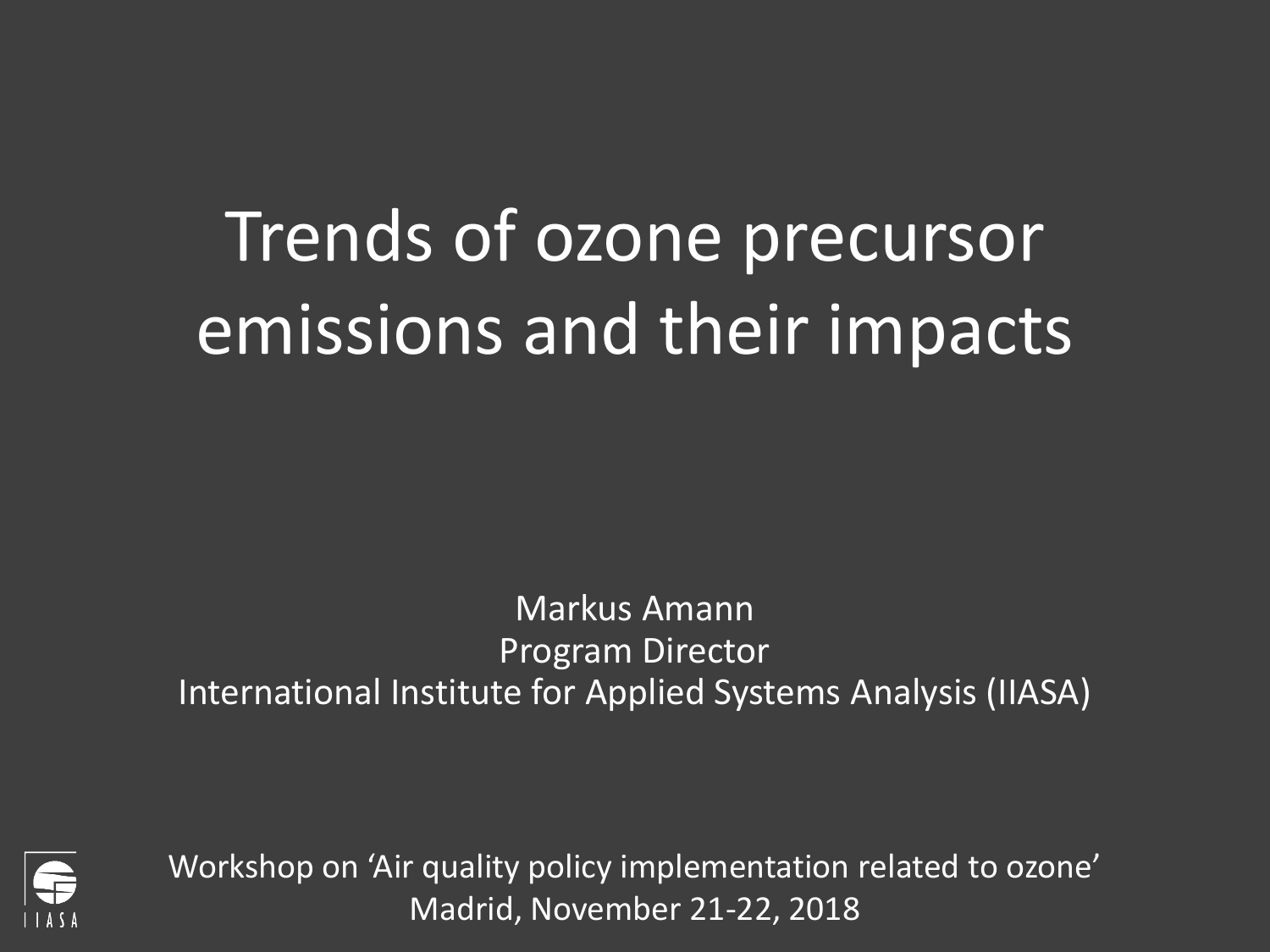## NO<sub>x</sub> and VOC emissions

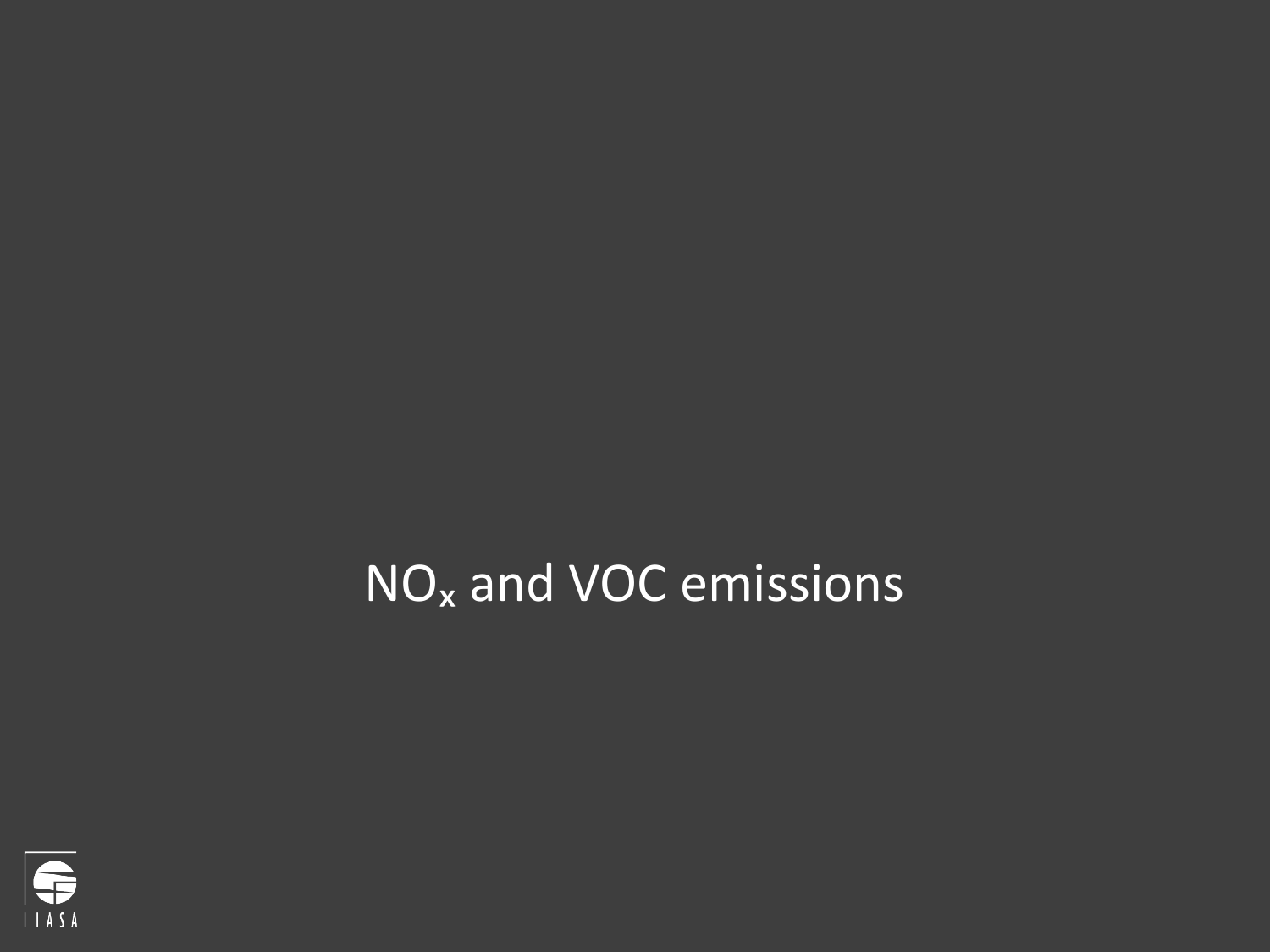### There are still important uncertainties in emission inventories

Changes in reported emissions between the 2014 and the 2017 submissions



Source: Amann at al, 2017

Changes in total EU-28 emissions reported in 2017 (excl. Greece)

|            | $NOv$ VOC        |  |
|------------|------------------|--|
| For 2005:  | $+3.3\%$ + 3.3 % |  |
| For 2010 : | $+2.9\%$ + 5.2 % |  |

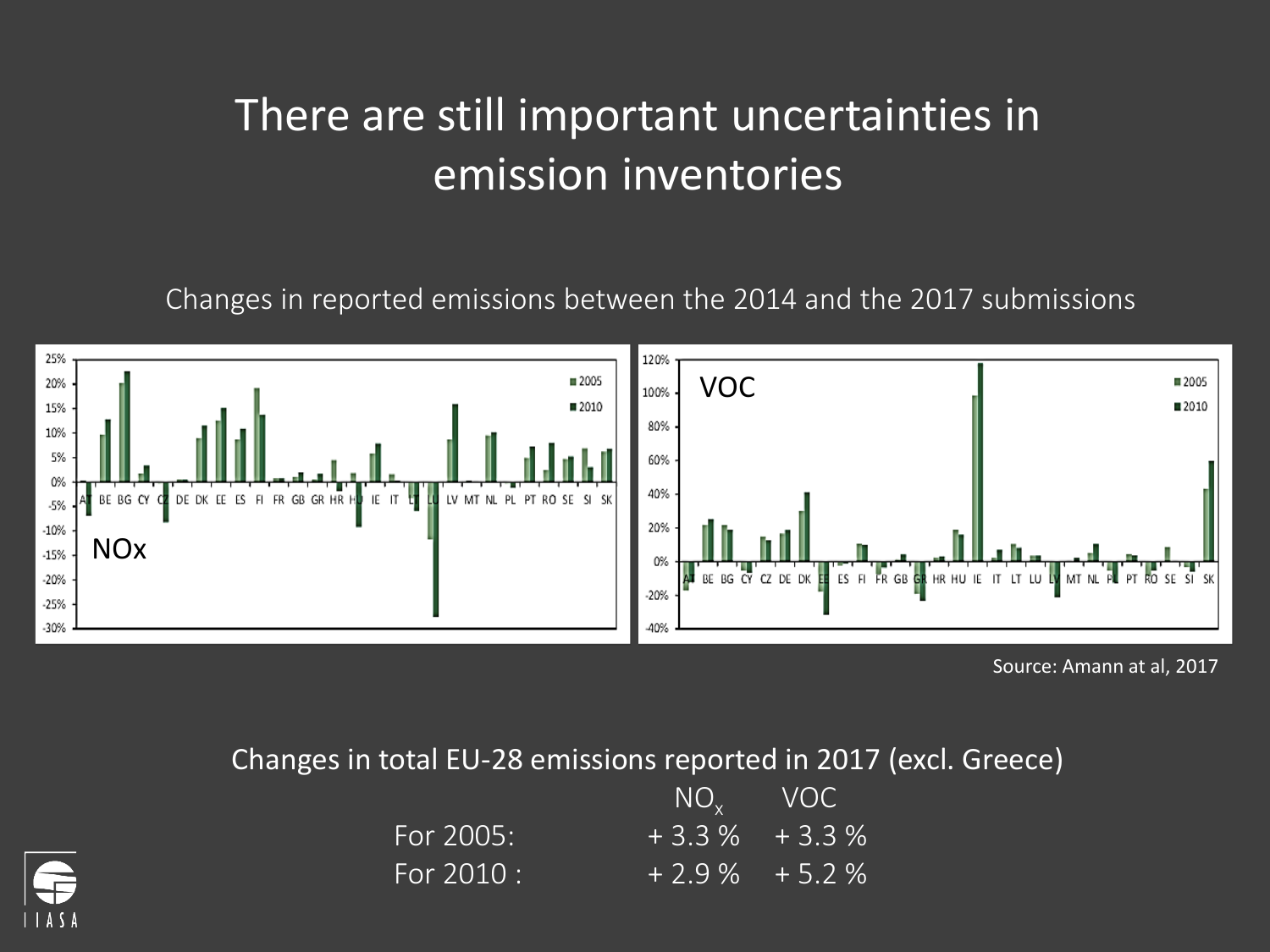

Source: GAINS, IIASA

 $NO<sub>x</sub>$  and VOC emissions have declined in the past, and will continue to fall until 2030 due to the NECD and other legislation

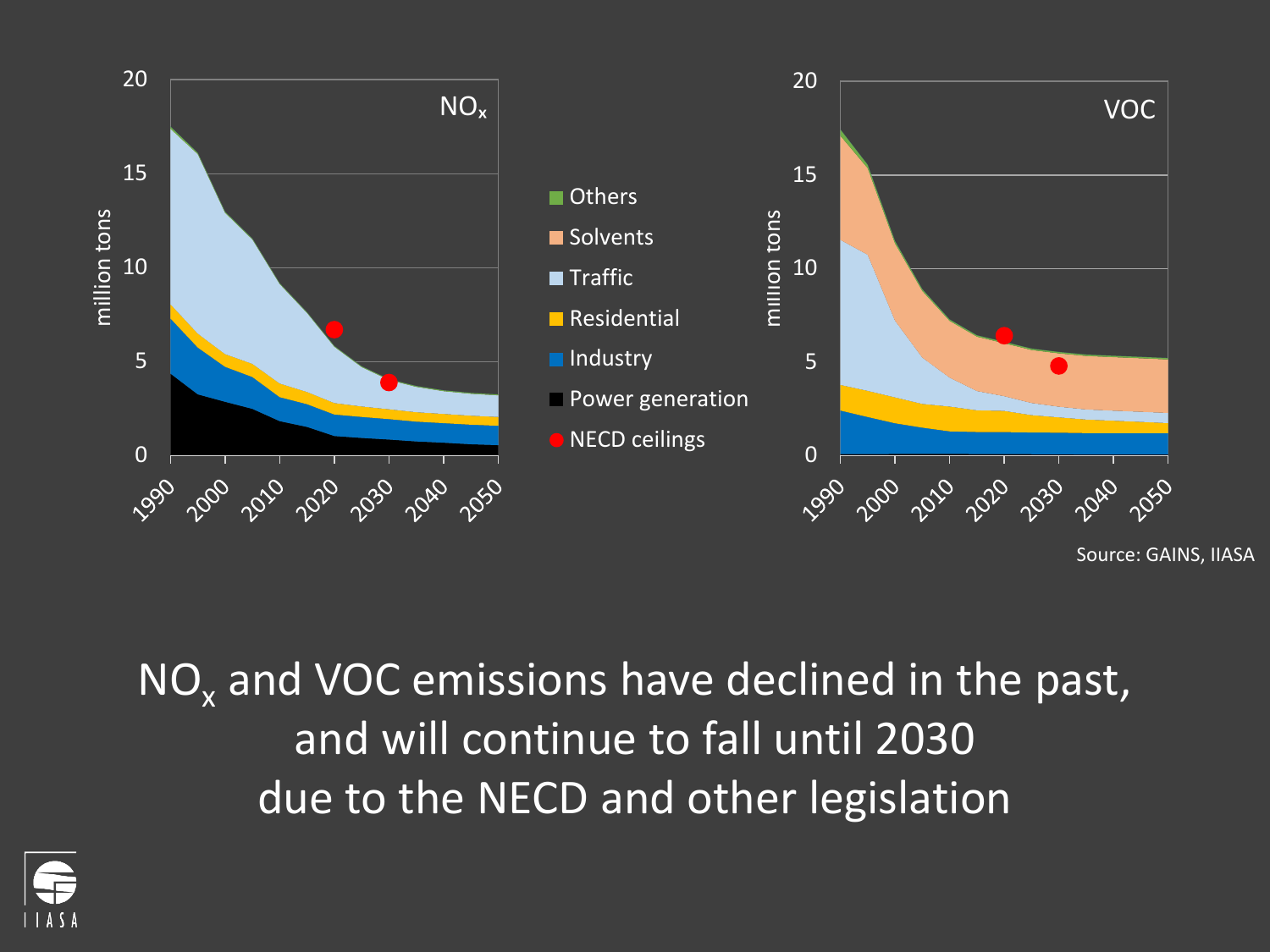### Impacts on health and vegetation

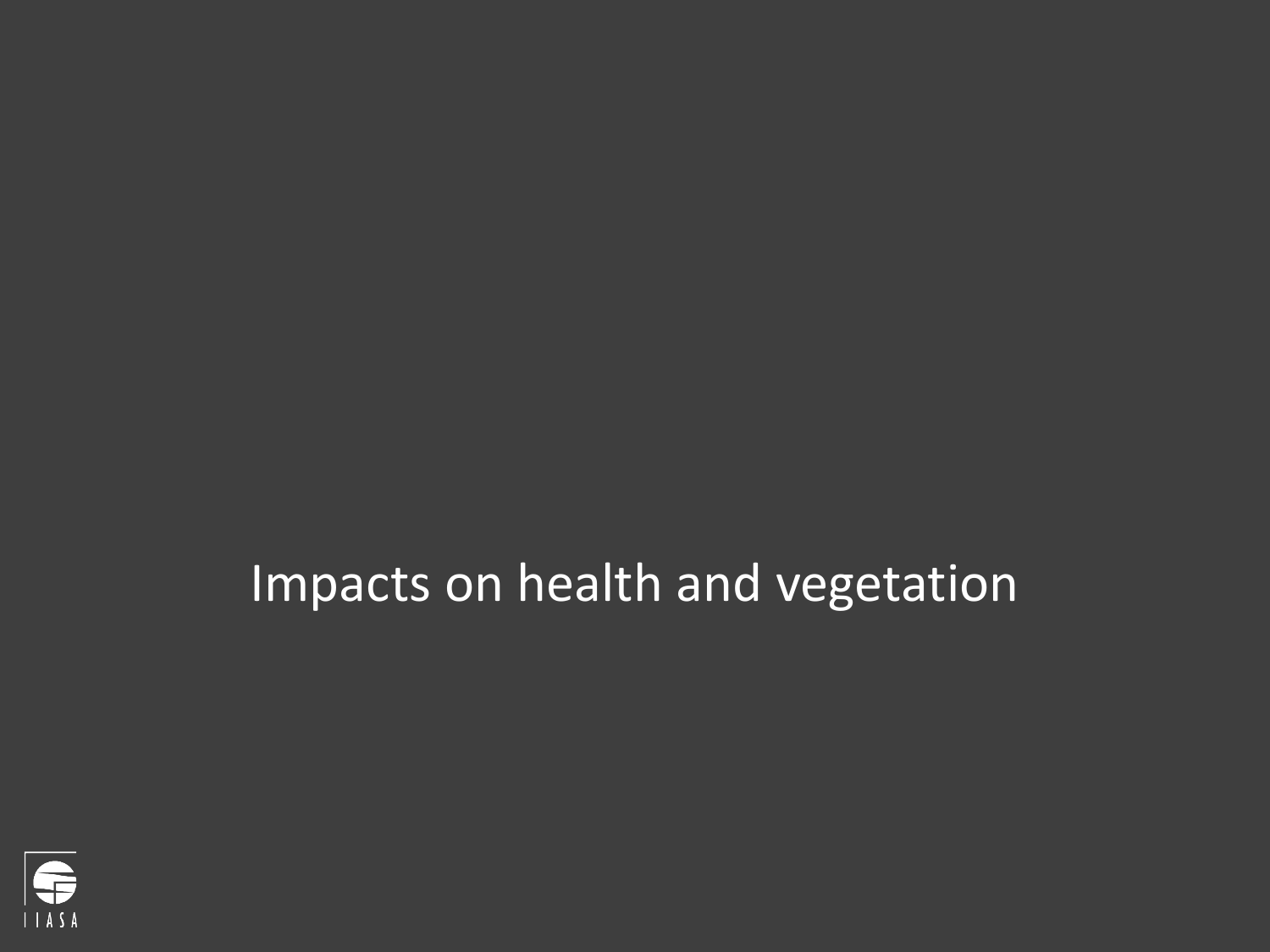

Source: GAINS, IIASA

#### Premature deaths attributable to  $O_3$



The health-relevant SOMO35 exposure metric is expected to decline by one third from 2005 to 2030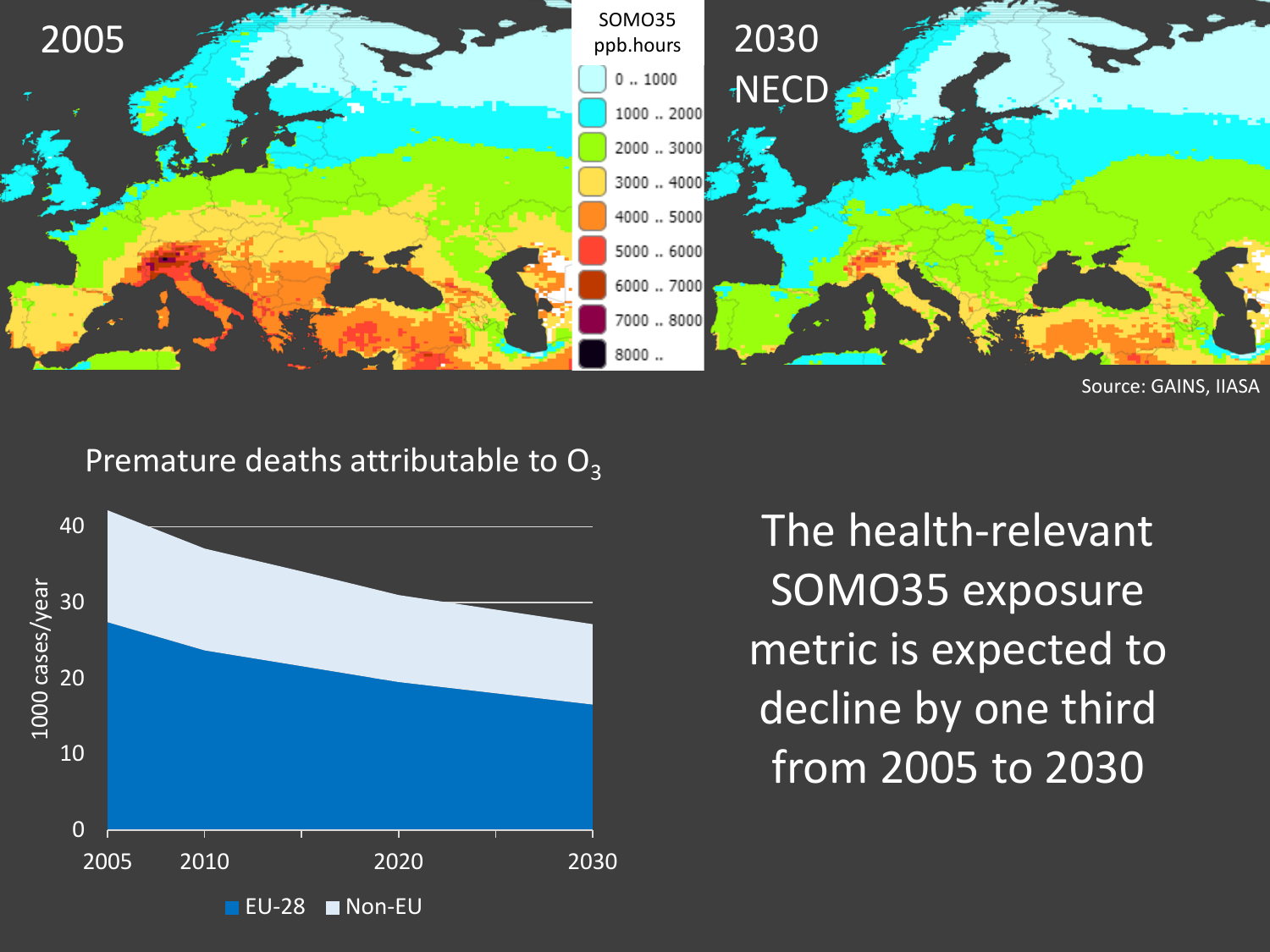

POD1 ... Phytotoxic ozone dose (mmol  $m^{-2}$ ) above a threshold of 1 nmol  $m^{-2}$  s<sup>-1</sup> (for deciduous trees) \*) assuming no change in hemispheric background concentrations

## High ozone fluxes prevail over large areas in Europe

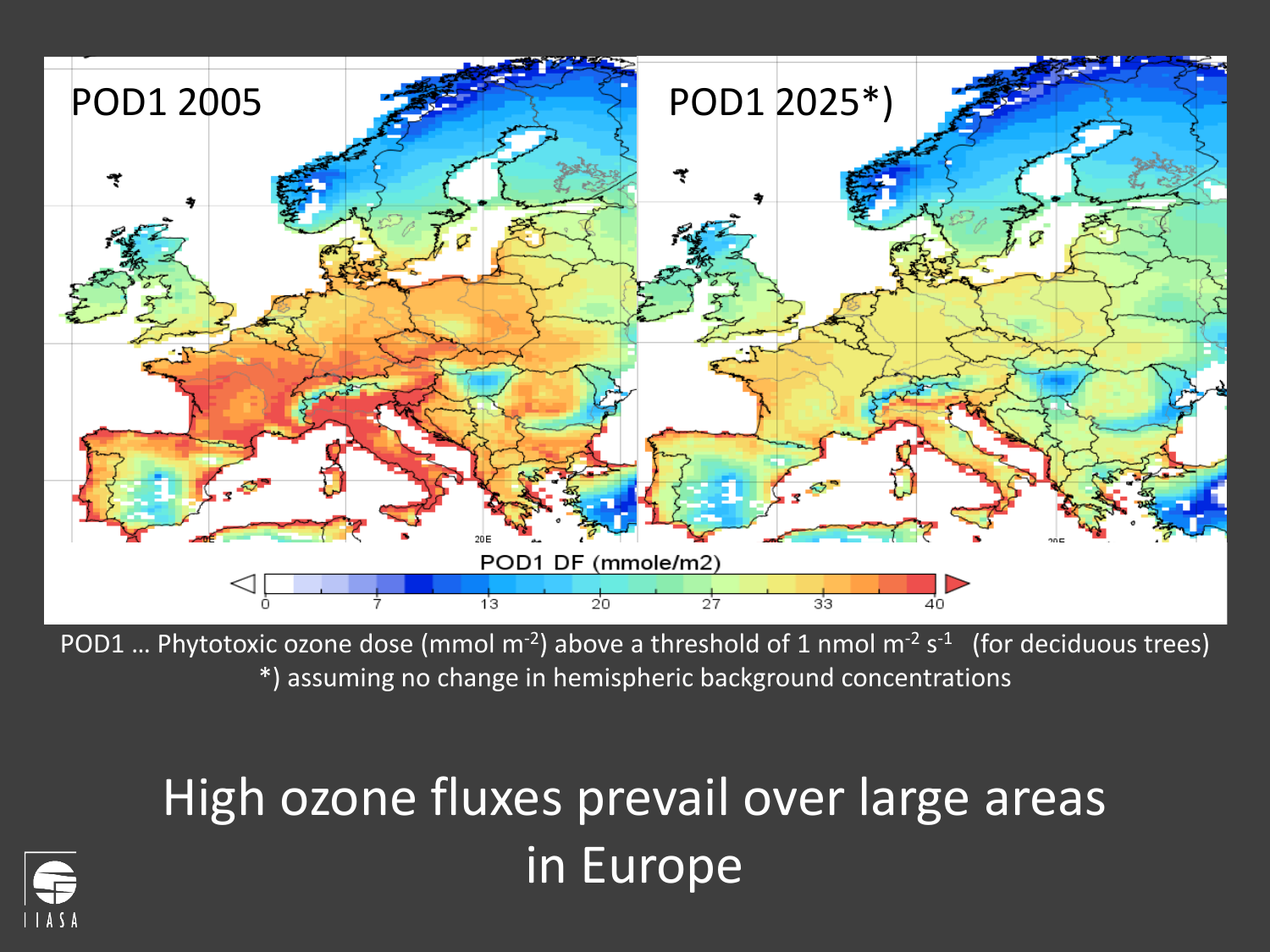

#### Changes in ozone fluxes to forests and crops



Vegetation-related impact metrics are expected to decline by 20-25% between 2005 and 2030

Source: GAINS, IIASA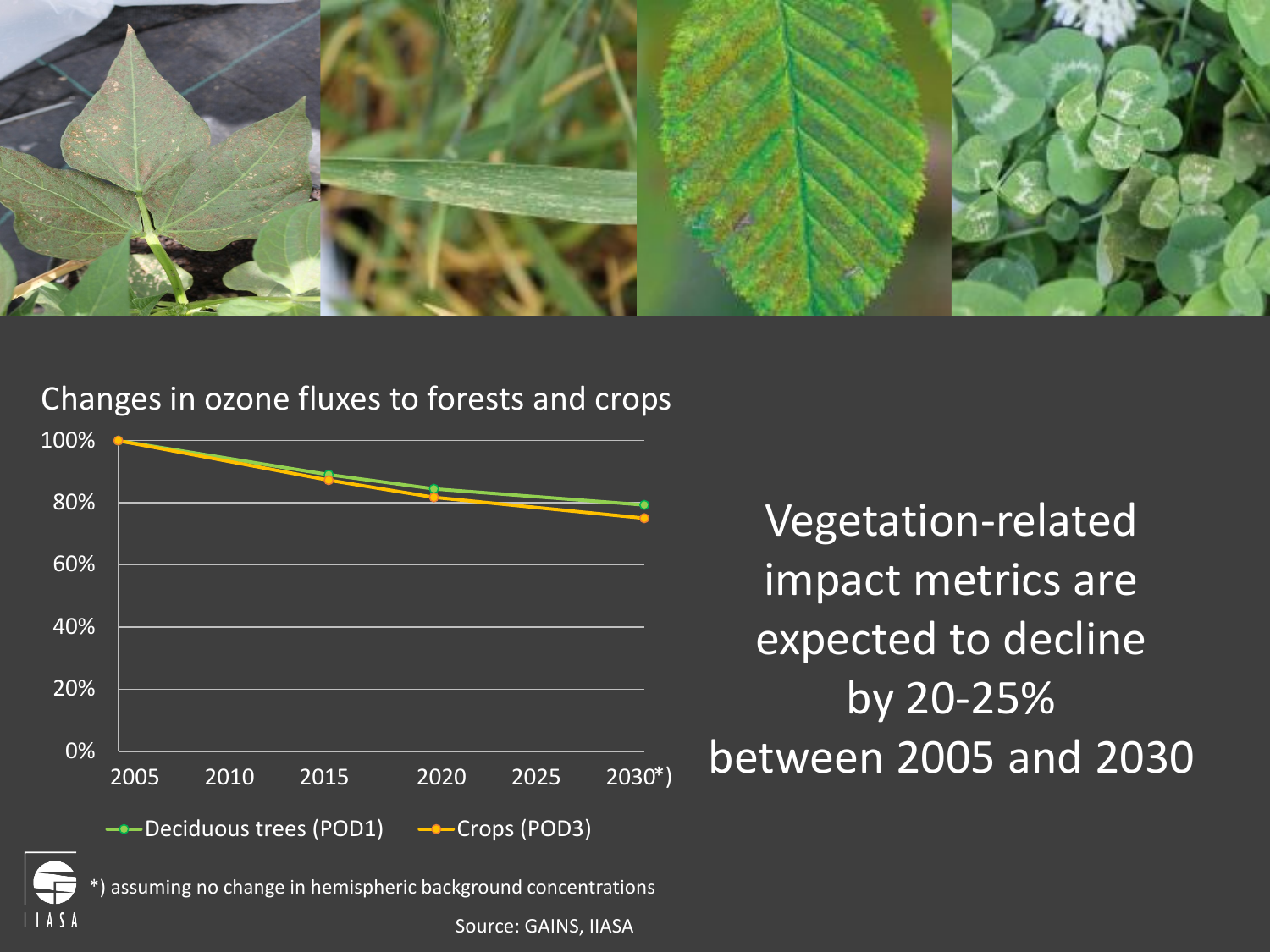## Global trends of  $CH<sub>4</sub>$  emissions

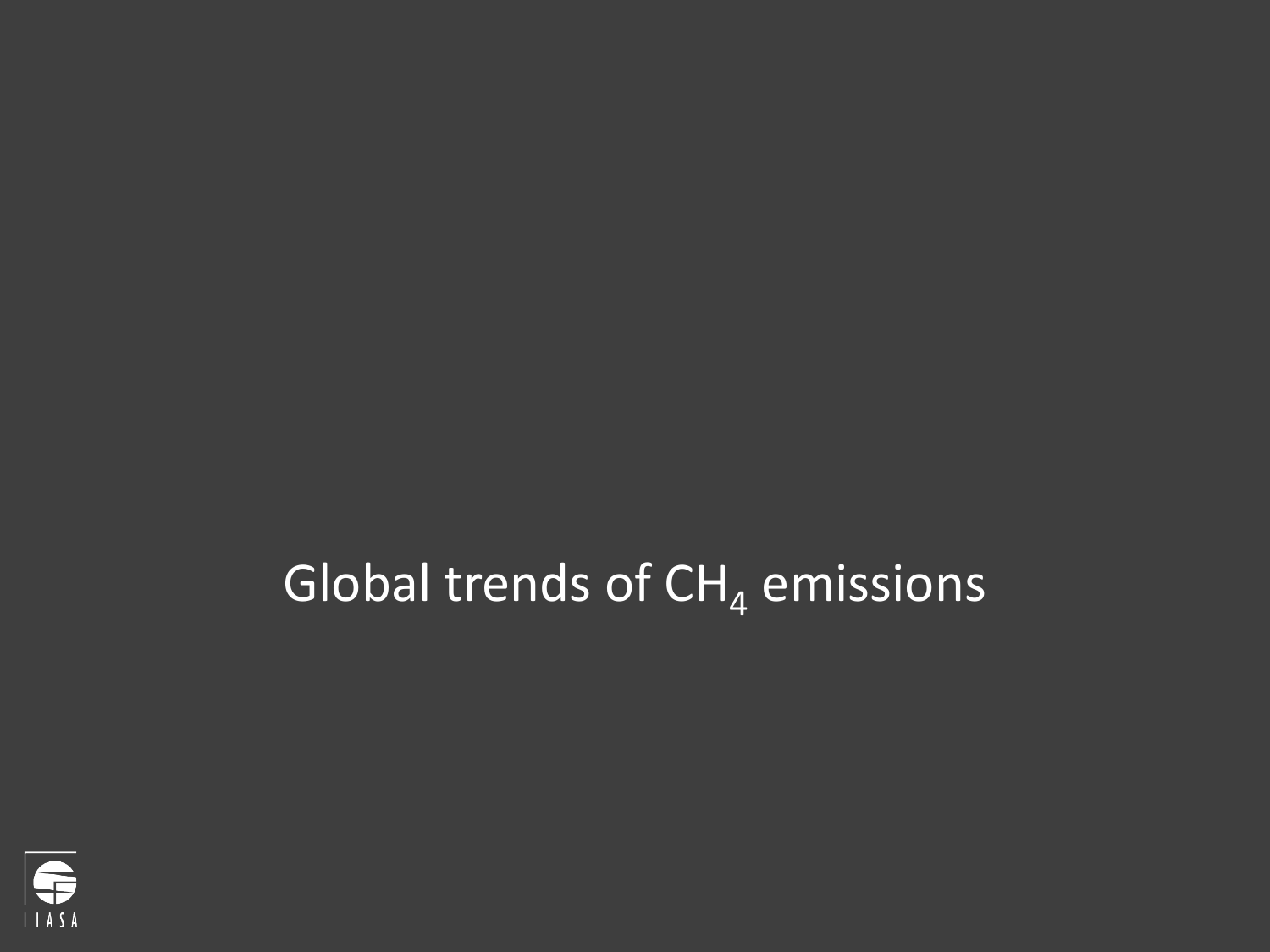

Global methane emissions



Methane emissions, a global precursor of  $O_3$ , are expected to grow further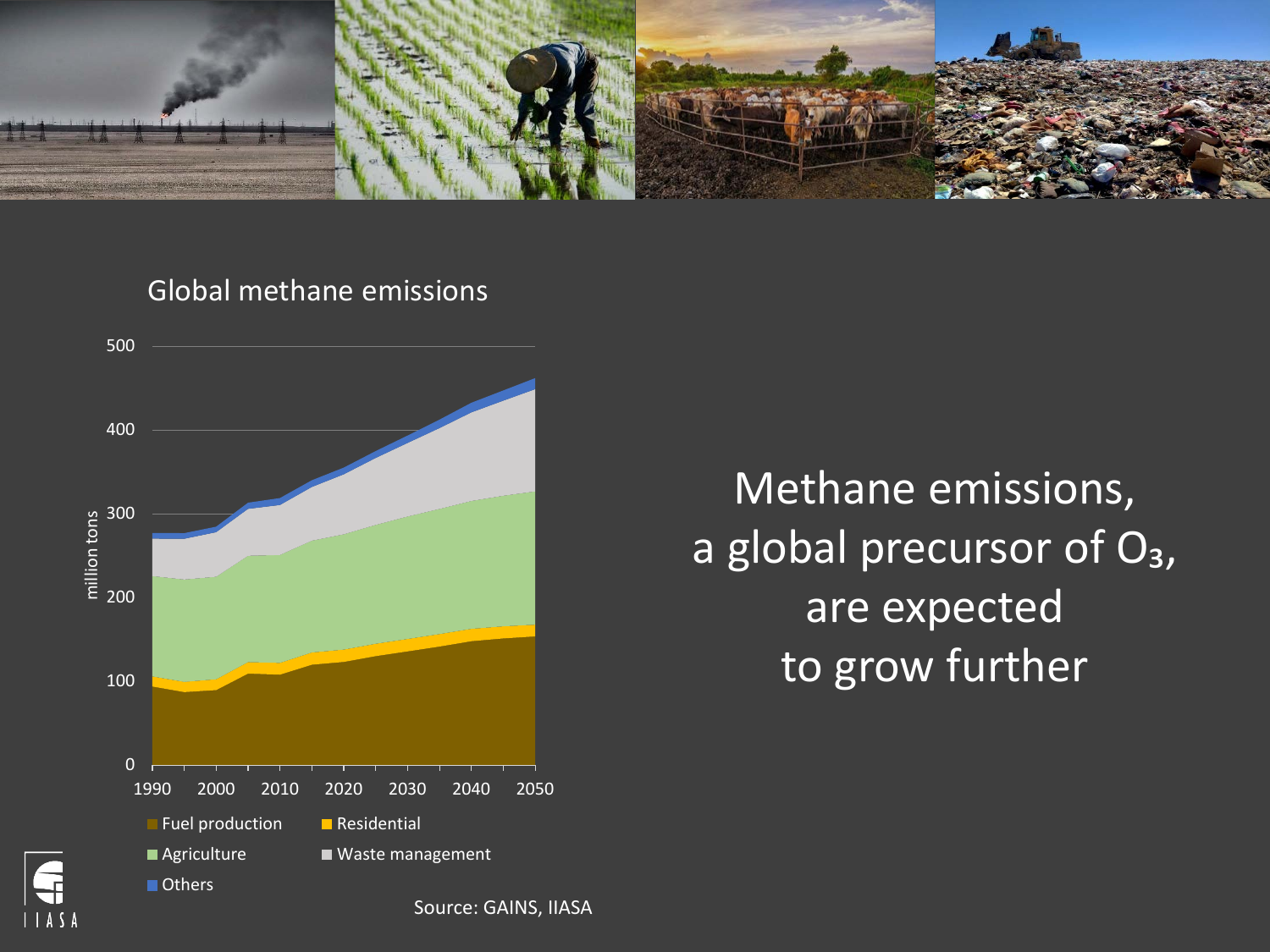## Key points